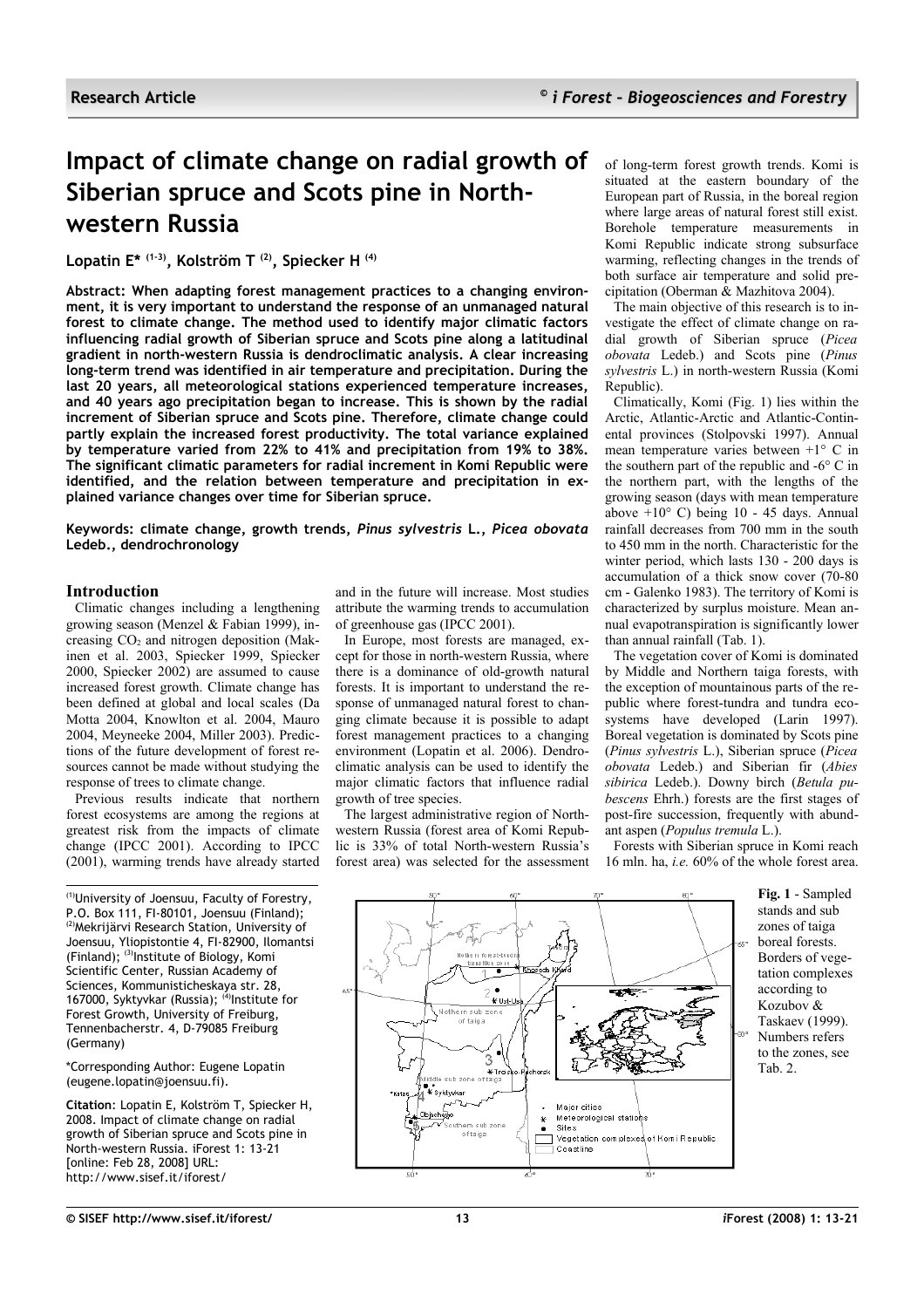<span id="page-1-1"></span>**Tab. 1** - Climatic characteristics in different taiga sub zones in Komi (Galenko 1983).

|                                     |                            |                  | Precipitation, mm  | Annual<br>evapotranspira-<br>tion, mm |  |
|-------------------------------------|----------------------------|------------------|--------------------|---------------------------------------|--|
| Sub zone of taiga boreal forest     | Vegetation<br>period, days | May -<br>October | October -<br>April |                                       |  |
| Northern forest - tundra transition | 117                        | 235              | 190                | 125                                   |  |
| zone                                |                            |                  |                    |                                       |  |
| Northern taiga                      | 143                        | 290              | 190                | 175                                   |  |
| Middle taiga                        | 158                        | 330              | 260                | 200-250                               |  |
| South taiga                         | 177                        | 370              | 250                | 300                                   |  |

Siberian spruce in optimal conditions could reach a height of 35-40 meters and 90-110 cm diameter at breast height. Scots pine is distributed on 24% of the forest area and represents 23% of the total growing stock. The forest stands with high productivity are concentrated in the middle boreal zone of Komi. The mean heights are about 22-24 m, and the mean diameter is 28-30 cm with a growing stock of  $160-190$  m<sup>3</sup> ha<sup>-1</sup> (Kozubov & Taskaev 1999).

Komi is the most forest-rich region in north-western Russia. The forested area includes about 300 000  $km^2$ , making up 4.1% of Russian forested areas. The total stock of wood in the forests of Komi reaches 2855.8 mln. m<sup>3</sup>. The mean volume of wood is about  $80-100$  m<sup>3</sup> ha<sup>-1</sup>. In southern regions the mean standing volume is  $300 \text{ m}^3 \text{ ha}^{-1}$ .

## **Material and methods**

## *Selection of sites and trees*

The material was collected along a transect from the south of Komi (south taiga subzone of boreal forests) to the Arctic spruce timberline. The sampled stands were at similar altitudes. The study stands were grouped into "sub-zones" according to their geographical position in the taiga sub-zones of boreal forests. Totally 261 trees were collected in 5 sub-zones of taiga forests in Komi  $(Fig. 1, Tab. 2)$  $(Fig. 1, Tab. 2)$  $(Fig. 1, Tab. 2)$  $(Fig. 1, Tab. 2)$  and  $696,929$  tree rings were measured.

The sites were selected using GIS datasets of forest management units, old forest inventory maps and satellite images TERRA ASTER (scene size 60x60 km) with a spatial resolution of 15 m. In the procedure for site selection the main aim was to find the most common site types and at the same time exclude possible forest management or any other human impact from the past. Sites with a low productivity index (5 class, according to the classification system for Russian forest productivity) represents 70% of the forest area of Komi Republic (Kozubov & Taskaev 1999). The sites were selected to minimize the differences in exposure, soil properties, topography or vegetation development. To obtain information about changes in site productivity trees of different ages and comparable sites were selected. The trees were randomly sampled on sites of low fertility.

The stands were selected according the following criteria for site conditions:

- spruce or pine dominating species:
- low site index (5 class, according to the Russian forest productivity classification system (Zagreev 1992); •multistoried mature stands represented by

trees of 3-5 different age classes.

In most of the regions in Komi the forest stands are multistoried. Therefore the sample trees were chosen from among trees not dominated by older trees but rather located in openings within the stand. The sample trees were expected to reveal homogeneity in their tree-ring pattern; they showed no obvious signs of near-neighbour competition or forest management. Trees were chosen from different diameter classes, healthy looking with straight, unbroken stems and regularly shaped crown. Mature dominant trees without visible signs of damage were selected as sample trees. The sample trees in the stands were expected to have a common growth trend, which was influenced by a large portion of the climatic effects and other factors which differ among individuals and from site to site. At each site an averaging process, during building chronology, helped to minimize the influence of other factors.

Prior to felling, for visual assessment of the tree ring pattern, a core from each tree was extracted with an increment borer. This allowed exclusion of those trees affected by competition in the past. Siberian spruces and Scots pines were sampled at breast height (1.3 m above the ground). In most cases, discs were cut using a chain saw. If it was difficult to cut discs, cores were extracted from trees with the increment borer from two radii per tree (the first one oriented to the north, the others at 90°-120° to the first). Geographical coordinates of sample trees were measured using GPS.

#### *Meteorological data*

Monthly precipitation sums and air temperature means from 5 climate stations (WMO numbers 22996, 23804, 23711, 23412, 23219) were obtained from the Center of Meteorology and Environment Monitoring of Komi Republic [\(Fig.](#page-0-0) 1, [Tab.](#page-1-0) 2) and the

<span id="page-1-0"></span>Tab. 2 - Tree ring data collected in Komi Republic in 2003-2005. (<sup>§</sup>) The Scots pine trees not found in forest-tundra transition zone.

|             |                                          |                                                  | Siberian spruce |                          |                          | Scots pine |                          |                          | <b>Distance to</b>       | Meteo-sta-                           |
|-------------|------------------------------------------|--------------------------------------------------|-----------------|--------------------------|--------------------------|------------|--------------------------|--------------------------|--------------------------|--------------------------------------|
| <b>Site</b> | <b>Forest zone</b>                       | Location<br>coordinates                          | n trees         | Time<br>Span             | Min-Max<br>Mean          | n trees    | Time<br>Span             | Min-Max<br>Mean          | meteo-<br>station.<br>km | tion, analysed<br>period             |
|             | Forest - tundra<br>transition zone $(§)$ | $66^{\circ}41'260''$ N<br>56°49'142" E           | 16              | 1812<br>2005             | 71-192<br>115.6          |            |                          |                          | 125                      | Khoseda -<br>Khard,<br>1933-1995     |
| 2           | Northern taiga zone                      | $65^{\circ}59'697"$ N<br>57°48'820" E            | 16              | 1878<br>2005             | 37-126<br>75.3           | 20         | 1924<br>2005             | 52-80<br>69.3            | 42                       | Ust-Usa.<br>1936-2003                |
| 3           | Middle taiga zone<br>(west)              | $61^{\circ}44'834"$ N<br>50°34'910" E            | 40              | 1779<br>2005             | 38-225<br>104.3          | 45         | 1786<br>2005             | 34-218<br>93.6           | 30                       | Syktyvkar,<br>1896-2004              |
| 4           | Middle taiga zone<br>(east)              | $63^{\circ}25'294"$ N<br>57°57'597" E            | 51              | 1826<br>2005             | 27-176<br>91.3           | 21         | 1842<br>2005             | 142-163<br>152           | 130                      | Troitsko-Pech-<br>ersk,<br>1893-2004 |
| 5           | South taiga zone                         | $60^{\circ}33'615''$ N<br>$49^{\circ}26'945''$ E | 30              | 1917<br>2005             | 18-89<br>52.8            | 22         | 1877<br>2005             | 28-127<br>73             | 38                       | Objachevo,<br>1944-2004              |
| Total:      |                                          |                                                  | 153             | $\overline{\phantom{0}}$ | $\overline{\phantom{a}}$ | 108        | $\overline{\phantom{a}}$ | $\overline{\phantom{a}}$ | Mean<br>73               | $\overline{\phantom{0}}$             |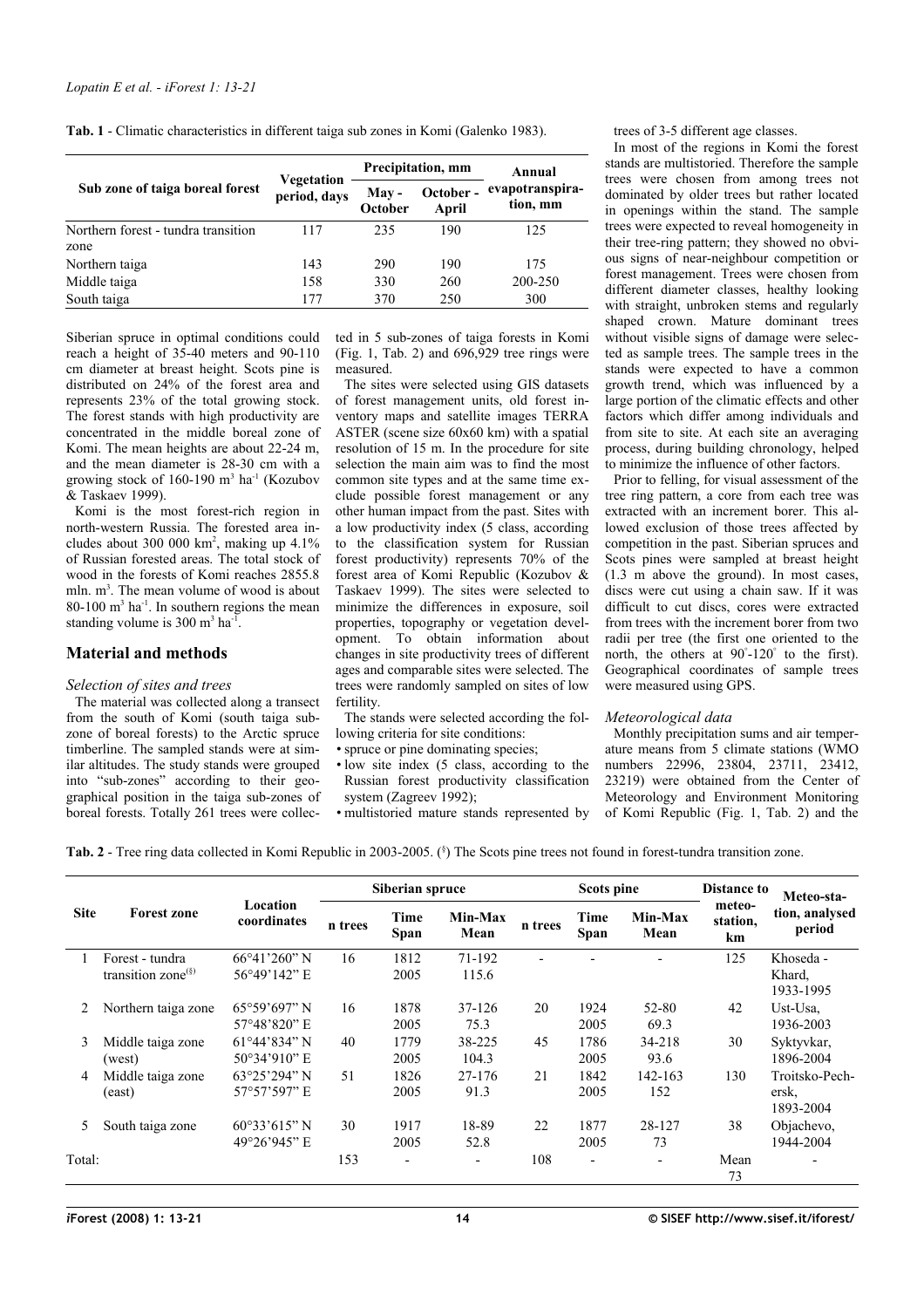public archives (Razuvaev et al. 1995 Vose et al. 1992). Climate records were checked for consistency and homogeneity (Razuvaev et al. 1995). Meteorological data were used for identification of dendroclimatic relationships and long-term trends in climate change. To identify long-term trends in climate, the deviations in absolute units from the long-term mean were calculated for the common period. The deviations were then smoothed with a 30-year running mean.

#### *Chronology development*

Radial increments were measured to an accuracy of 0.01 mm. During the process of measurement, the raw measurements of tree rings were cross-dated using visual control, by comparing the series graphically. Crossdating and data quality were assessed using the computer program COFECHA (Grissino-Mayer et al. 1997, Holmes 1999).

To maximize the climatic signals in tree ring series, other factors should be minimized. For example, a typical sample might display exponentially declining growth with age, the classic biological growth curve. Standardizing the sample using a spline curve results in data values that represent a departure from the "expected" value for a given year. This departure from the expected mean value is then used to interpret a proxy environmental signal in the data. The abovementioned procedure usually is an attempt to remove the growth trends due to normal physiological ageing processes and changes in the surrounding forest community. Therefore individual ring-width series were indexed using spline curves of 60 years with a frequency response of 50%. This approach was selected due to the high amount of variance in the dataset because of using the trees from different age cohorts for chronology building.

<span id="page-2-0"></span>**Tab. 3** - Expressed population signal of chronologies for the period 1954 - 2003.

| <b>Site</b> | Forest<br>zone                               | <b>Siberian</b><br>spruce | <b>Scots</b><br>pine |
|-------------|----------------------------------------------|---------------------------|----------------------|
|             | Forest - tundra transition zone              | 0.41                      | -                    |
|             | Northern limit of the Northern taiga<br>zone | 0.63                      | 0.71                 |
|             | Middle taiga zone (east)                     | 0.85                      | 0.85                 |
| 4           | Middle taiga zone (west)                     | 0.86                      | 0.85                 |
|             | South taiga zone                             | 0.85                      | 0.61                 |

The common interval (1954 - 2003) adjusted for order of the pooled autoregressive model was used for analysis of climategrowth relationships. Indices were further prewhitened using Box Jenkins methods of autoregressive and moving average time series modelling (ARMA - Box & Jenkins 1976, Cook 1985, Monserud 1986). The order of the autoregressive-moving mean process was determined by Akaike Information Criteria (Akaike 1974, Cook 1985). Prewhitening allows us to transform autocorrelated series into a series of independent observations by extracting residuals from the modelled process. Chronologies were produced by averaging the annual values of indices. The software ARSTAN (Grissino-Mayer et al. 1997, Holmes 1999) was used to calculate chronologies from tree-ring measurement series by detrending and indexing (standardizing) the series, then applying a robust estimator of the mean value function to remove the effects of endogenous stand disturbances.

Residual ARSTAN chronologies containing high frequency variation were used to examine climate-growth relationships on an interannual basis.

Chronology confidence was determined using statistics of Expressed Population Signal



<span id="page-2-1"></span>

(EPS - Wigley et al. 1984). EPS was computed as a function of mean inter-tree correlation and sample size. In general, it can be assumed that values of EPS equal to or greater than 0.85 are indicators of reliable chronology (Cook & Kairiukstis 1990). Here EPS was computed over the time window of 50 years (1954-2003).

## *Statistical analysis of growth-climate relationships*

Response function analysis (Cook & Kairiukstis 1990) was applied to determine which monthly weather variables significantly affected high frequency variation in radial increment of Scots pine and Siberian spruce. The monthly mean air temperature and monthly sums of precipitation were used to analyse the response of trees to current and previous years. The DENDROCLIM2002 software was applied for the analysis, using bootstrapped confidence intervals to estimate the significance of both correlation and response function coefficients and testing their significance at the 0.05 level. The temporal stability of dendroclimatic relationships was illustrated using correlation coefficients of significant  $(p<0.05)$  climate variables and tree-ring chronologies for running 25-year periods. The amount of variance in tree-ring chronologies explained by climatic parameters was calculated using the software PRE-CON. The DENDROCLIM2002 software was used for computation of the response function coefficients instead of PRECON due to the difference in the way in which final coefficients are estimated (mean in PRE-CON, median in DENDROCLIM2002). The response function coefficients were calculated for the common interval of the current year and the year prior to growth from May to August.

#### **Results**

## *Site chronologies*

Using collected samples 9 site chronologies of Scots pine and Siberian spruce radial increments were constructed for 5 sites. The expressed population signal (EPS) of chronologies was calculated for the common interval (1954 - 2003). Five of nine chronologies [\(Tab.](#page-2-0) 3) are within the well-accepted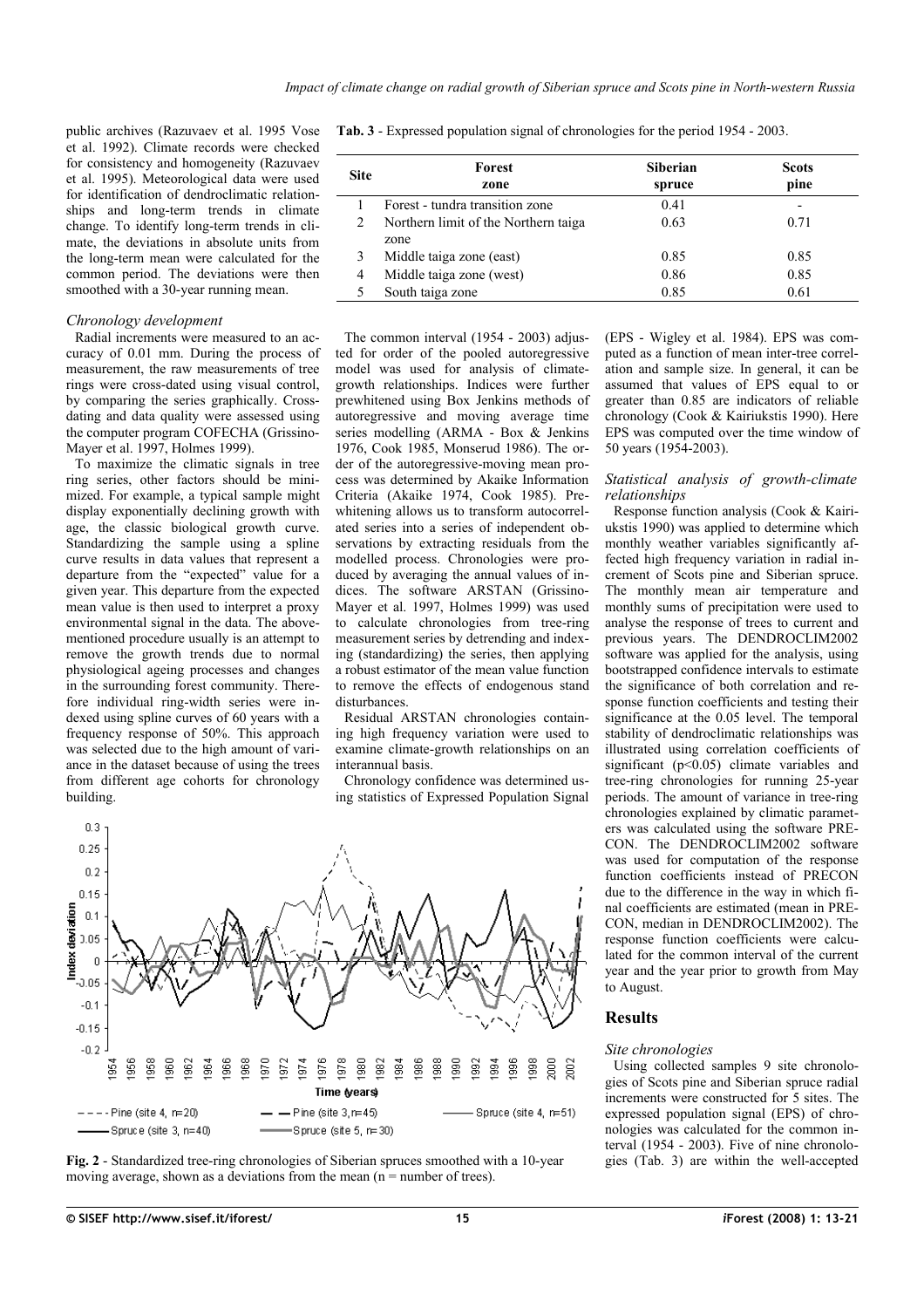<span id="page-3-1"></span>**Fig. 3** - Response function analysis tree-ring chronologies for common interval 1954-2003. Lower case "p" denotes months in the year previous to the current year growth season. Filled bars of response function coefficients are significant at  $p < 0.05$ . A: Scots pine in Middle taiga zone (east); B: Scots pine in Middle taiga zone (west); C: Siberian spruce in Middle taiga zone (east); D: Siberian spruce in Middle taiga zone (west); E: Siberian spruce in Southern taiga zone.



<span id="page-3-0"></span>**Tab. 4** - Amount of variance  $(R^2)$  explained by temperature  $(T)$  and precipitations  $(P)$  for the period 1954-2003.

| <b>Site</b> |                          | Siberian spruce |       |         | Scots pine               |       |         |
|-------------|--------------------------|-----------------|-------|---------|--------------------------|-------|---------|
|             | <b>Forest zone</b>       | p               |       | P and T |                          |       | P and T |
| 3           | Middle taiga zone (east) | 0.416           | 0.390 | 0.641   | 0.446                    | 0.484 | 0.646   |
| 4           | Middle taiga zone (west) | 0.402           | 0.413 | 0.652   | 0.220                    | 0.386 | 0.702   |
|             | South taiga zone         | 0.220           | 0.264 | 0.435   | $\overline{\phantom{0}}$ | -     | -       |

EPS threshold of 0.85 (Cook & Kairiukstis 1990). However some of the chronologies are covering longer time interval, starting from 1786, and this time interval cannot be used for the extraction of common climatic signal due to the fact that prior 1954 EPS statistics were worse. Therefore the only 5 site chronologies [\(Fig.](#page-2-1) 2), that are represen-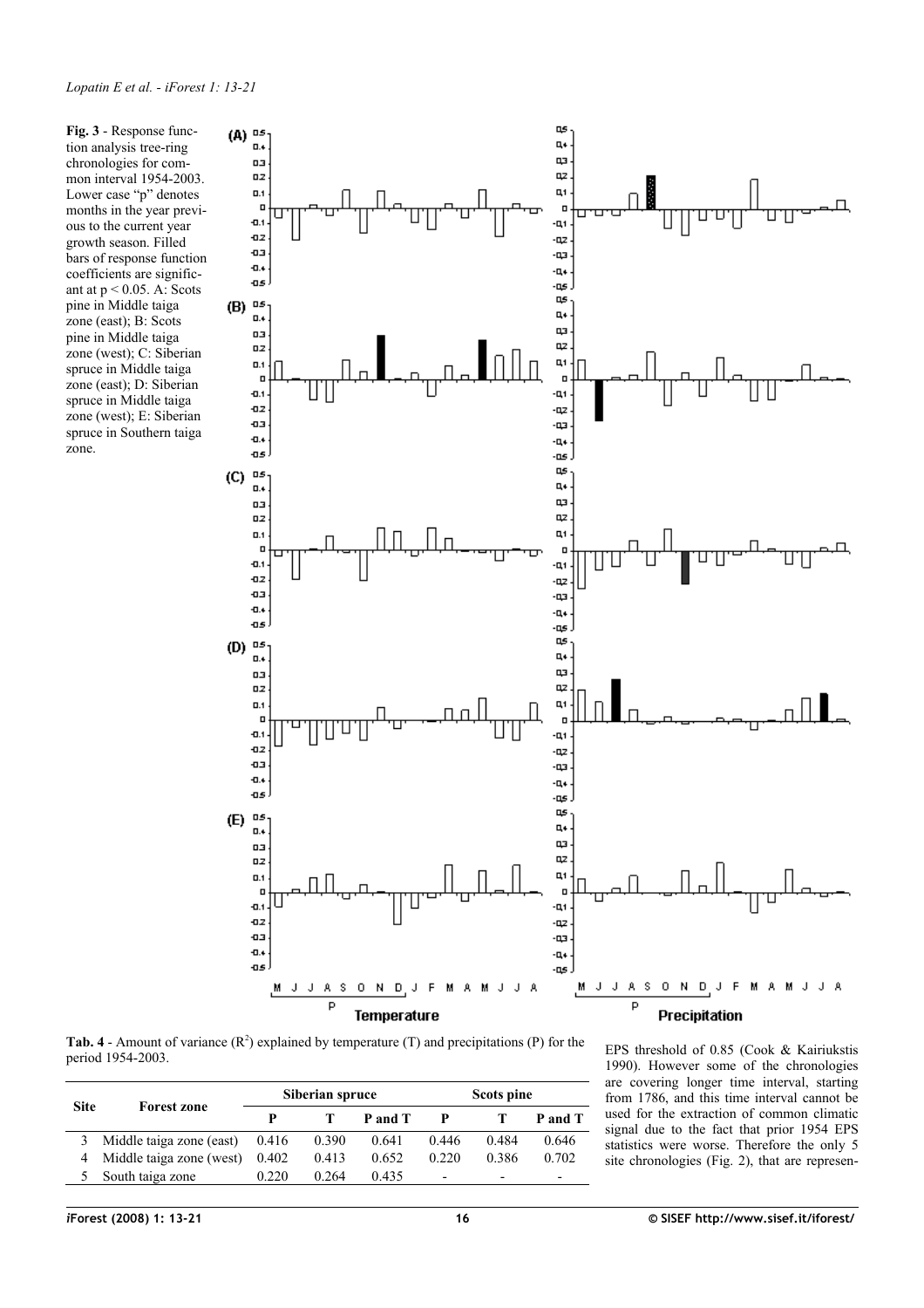

<span id="page-4-0"></span>

tative of the true population during the common period, were selected for the dendroclimatic analysis.

*Responses to mean monthly temperatures and monthly precipitations sums*

In western part of Middle taiga zone the statistically significant positive response of Scots pine to the monthly mean temperatures of November year prior to growth and May of the current growth season was found [\(Fig.](#page-3-1) [3B](#page-3-1)). There was no other significant response to temperature [\(Fig. 3A](#page-3-1), C, D, E).

Response function analysis showed positive [\(Fig.](#page-3-1) 3A, D) and negative [\(Fig.](#page-3-1) 3B, C) response of the radial increment to the monthly sums of precipitation. Radial increment of Siberian spruce was influenced by November precipitations of the year prior to growth in eastern part of Middle taiga zone [\(Tab.](#page-1-0) 2, site 4) and June precipitations in eastern part of Middle taiga zone. Radial increment of Scots pine was influenced by September precipitations of the year prior to growth in eastern part of Middle taiga zone and June precipitations in eastern part of Middle taiga zone [\(Tab. 2,](#page-1-0) site 4). In western part of Middle taiga zone [\(Tab.](#page-1-0) 2, site 3) the response of Scots pine and Siberian spruce to the precipitations was opposite [\(Fig.](#page-3-1) 3 B, D).The increase in precipitation positively affected the radial increment of Spruce and negatively the radial increment of Pine. The similar difference between Pine and Spruce in response to the monthly sums of the autumn precipitations of the year prior to growth was found in eastern part of Middle taiga zone [\(Fig.](#page-3-1) 3A, C). The difference in response to the monthly sums of precipitations within the Middle taiga zone is explained by the geographical position of the sites [\(Fig.](#page-0-0) [1\)](#page-0-0).

No statistically significant responses to temperatures and precipitations were found for Scots pine in Southern taiga zone [\(Fig.](#page-3-1) [3E](#page-3-1)). The lengths of growing season and annual evapotranspiration [\(Tab.](#page-1-1) 1) is longer here, comparing with Middle taiga zone. This is also confirmed by the smallest amount of variance explained by climate [\(Tab. 4\)](#page-3-0).

The variance explained by the mean monthly temperature varied from 26% to 48% [\(Tab.](#page-3-0) 4). The highest explained variance by temperature is in most northern site chronology of Scots pine, the lowest in Southern taiga. The variance explained by the monthly sums of precipitations varied from 26% to 44%. The variation of radial increment explained by the precipitations is highest for both species in eastern part of the Middle taiga zone. There is a clear gradient of increasing amount of variance explained by monthly precipitation sums from south to north [\(Tab.](#page-3-0) 4). The total amount of variance in radial increment explained by climate var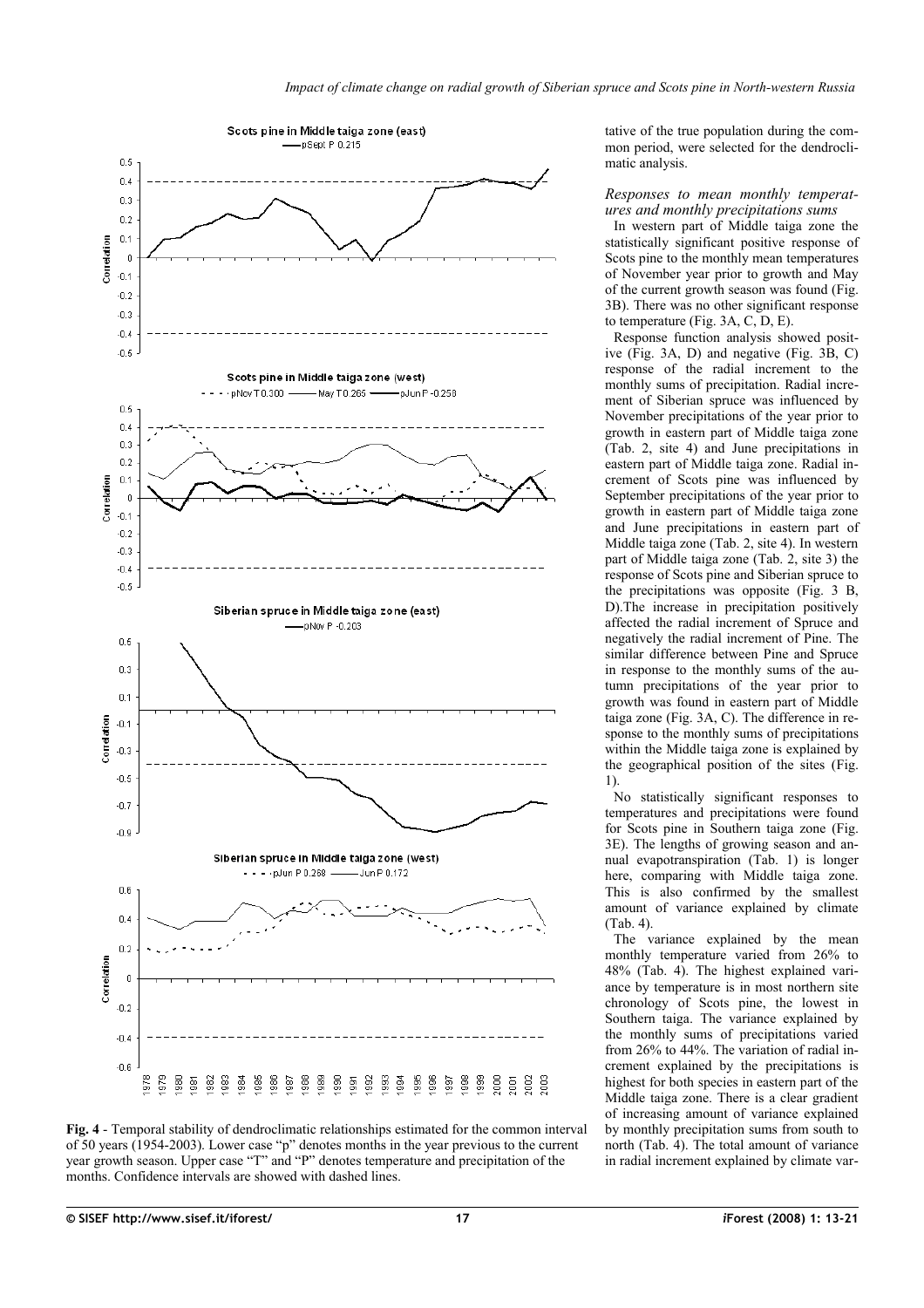<span id="page-5-1"></span>**Tab. 5** - Temporal stability of the amount of variance  $(R^2)$  explained by temperature and precipitations for 2 subsequent 25-years periods.

| Forest            | Time      | <b>Siberian</b> | <b>Scots</b> |  |
|-------------------|-----------|-----------------|--------------|--|
| zone              | span      | spruce          | pine         |  |
| Middle taiga zone | 1954-1978 | 0.649           | 0.574        |  |
| (east)            | 1979-2003 | 0.727           | 0.388        |  |
| Middle taiga zone | 1954-1978 | 0.309           | 0.228        |  |
| (west)            | 1979-2003 | 0.292           | 0.370        |  |
| South taiga zone  | 1954-1978 | 0.639           |              |  |
|                   | 1979-2003 | 0.420           |              |  |

## ied from 43% to 70%.

## *Temporal stability of growth-climate relationships*

The variables identified in dendroclimatic analysis as significant for the radial increment of Scots pine and Siberian spruce in Middle taiga zone were retested for the temporal stability of the relationships using 25 year window correlation. In this step we were looking to disprove (p>0.05) a correlation between a monthly climate parameters and ring-width chronologies for a given 25 year period if  $r < |0.396|$  (for  $n = 25$ , the correlation is considered significant at the 5% significance level if its coefficient is greater than 0.396 in absolute value).

The statistically significant changes in correlations between climate variables and radial increment were identified for Siberian spruce [\(Fig.](#page-4-0) 4). In eastern part of the Middle taiga zone the correlation between precipitations of November year prior growth changed since 1987 and was significantly non stable years after 1987. The relations to temperature of June also changed in the western part of Middle taiga zone in 1987. The dendroclimatic relationships of Scots pine were also changing over the time, but those changes were statistically not significant.

The amount of variance of radial increment explained by the monthly mean temperatures and monthly precipitation sums changed over the period 25 years from 14% to 20% [\(Tab.](#page-5-1) 5). In western part for Siberian spruce and eastern part of Middle taiga zone for Scots pine the amount of explained variance increased on 7% and 14%. But other 3 chronologies showed decrease in explained amount of variance from 2% to 20%. Therefore using those ring-width chronologies and monthly climate data for the period from 1954 to 2003 it is not possible to make conclusion on changes in dependency of the radial increment from climate.

## *Climate change analysis*

[Fig.](#page-5-0) 5 shows the deviation in degrees C from the long-term mean (70 years) temperature and in millimetres from the mean annual sum of precipitation at the 3 meteorological stations included here with the longest period of observation. There is clear evidence during recent decades that the climate in the Komi Republic has changed. During the last 20 years the mean annual air temperature has increased, and over the last 40 years the annual precipitation sum at meteorological stations has also increased. But the impact of each month on the annual result differs over time [\(Fig. 6\)](#page-6-0).

In some months the trends are positive, and others have some negative trends. As shown above for the boreal zone, the radial growth of trees could be attributed to certain months. Deviations from means in temperature, which are significant for radial increment of pine and spruce in Komi, are shown on [Fig.](#page-6-0) 6. In our study the significance of those climatic parameters for radial increment was identified by response function analysis. The decrease in temperature of May in western part of the Middle taiga zone most probably was compensated by increase of temperature in November of the year prior to growth and increase in precipitations of June [\(Fig.](#page-6-0) 6). The positive response of Siberian spruce in the western part of Middle taiga zone to the precipitations of June was reflected in tree ring width [\(Fig.](#page-5-0) 5, [Fig.](#page-6-0) 6).

# **Discussion**

The limit of this study is its spatial representativeness of the selected stands for different sub zones of taiga (Lopatin et al. 2006). It is important to understand changes in forest productivity not only on a temporal scale, but also in spatial terms. Currently, due to the low accessibility and huge size of the territory, it is impossible to create systematic sample plots in Komi Republic. Therefore, to make conclusions about spatial response distributions other methodological approaches need to be used.

Another limit of this study for the climate reconstruction is the potential bias due to the different ages of the sampled trees. It was shown that the climatic signal is maximized in older trees and the higher amount of noise present in younger trees (Carrer & Urbinati 2004). But from the standpoint of forest management, for the purpose of understanding factors influencing radial increment of



<span id="page-5-0"></span>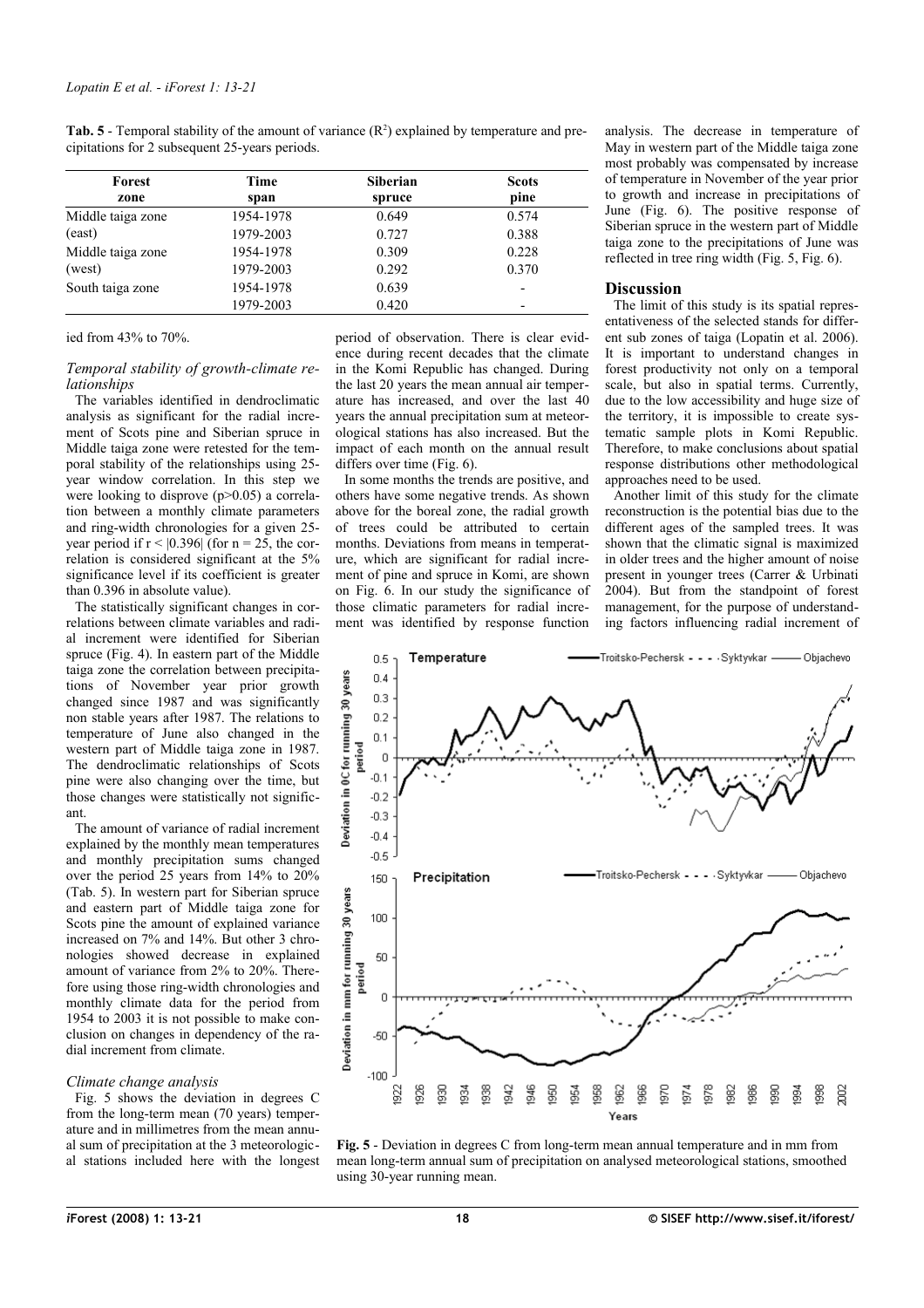trees in the forest, represented by different age classes, this bias is not important.

The statistical relationships of Siberian spruce growth to climate in Middle taiga zone of Komi have changed over the last century. This is due to changes in temperature and precipitation or to changes in the sensitivity of trees to climate. The changes in tree-ring sensitivity could be attributed to ultraviolet radiation (Briffa et al. 1998), increased atmospheric CO<sub>2</sub>, nitrogen deposition (Kellomaki et al. 1997, Kellomaki & Vaisanen 1997, Kellomaki & Wang 1997a, Kellomaki & Wang 1997b), ozone exposure (Bartholomay et al. 1997, Wager & Baker 2003), pollution, and cycles in sunspot activity (Raspopov et al. 2004).

The method of analysing the factors influencing growth trends through the building chronology with standardization of raw tree ring measurements for the whole sub zone of taiga contains some limiting factors. At present it is impossible to find an ideal curve that removes variation in the radial increment caused by ageing, competition, stand dynamics and other factors reflected in tree rings and at the same time preserving the long-term growth trend. Furthermore, it is even more difficult to find an individual curve for each separate factor. However, the method could be used in case of a large number of sampled trees, and those limits could be minimized due to the process of averaging. In this study the low-frequency variation caused by the above-mentioned factors was removed, but with the understanding that standardization partly removes longterm growth trends, which belong to lowand medium-frequency growth variation, *i.e.* periods more than 30 years.

In Boreal forests, the climate change scenarios imply a great rise in temperature and in precipitation, especially in winter. Higher precipitation in summer may compensate for the enhanced evapotranspiration, making sufficient amounts of water available for forests. Longer growing seasons reduce the soil frost. In northern Europe under warmer conditions the Siberian spruce and Scots pine are likely to invade the tundra region and higher elevations (IPCC 2001). Therefore, it is probable that climatic warming will stimulate early initiation of photosynthesis in spring, resulting in better utilization of solar radiation and increased productivity.

On most of the studied sites there are increasing long-term trends in total monthly precipitation and mean monthly air temperatures that are important for radial growth. This increase could be attributed to a factor that causes increasing site productivity in Komi. But due to the big difference in climate conditions through the Komi Republic, there is no one single or clearly identified group of monthly climate parameters that affected the growth at all sites.



<span id="page-6-0"></span>**Fig. 6** - Absolute deviations from long-term means for mean monthly temperature (A) and monthly sums of precipitations (B, C) that are significant for radial increment of pine and spruce in Komi smoothed with the 30-years running mean.

The analysis of the variables for the other months showed the increase in temperature and precipitation was due to the trends in months that are significant for radial increment. The importance for radial increment months with positive trends is higher.

The absence of statistically significant re-sponse (p<0.05) of chronologies [\(Fig.](#page-4-0) 4A, C, D, E) in dendroclimatic analysis to the air temperature does not show the absence of relation between radial increment and temperature, because relatively big amount of variance could be explained by the monthly temperature [\(Tab. 4\)](#page-3-0). The absence of response in several chronologies testes using DENDRO-CLIM 2002 could be due to the possible non-linear relationships between temperature and radial increment or relatively short period (50 years) used for calculation response function coefficients.

The amount of variance explained by the temperature is larger than the amount explained by precipitations [\(Tab.](#page-3-0) 4) except for Siberian spruce in the eastern part of Middle taiga zone. However, the territory of Komi is characterized by surplus moisture; mean annual evapotranspiration is significantly lower than annual rainfall [\(Tab.](#page-1-1) 1). It was shown on pine growth in Sweden (Jonsson 1969) that response of ring-width to this parameter might be non-linear and therefore might be difficult to evaluate using methods assuming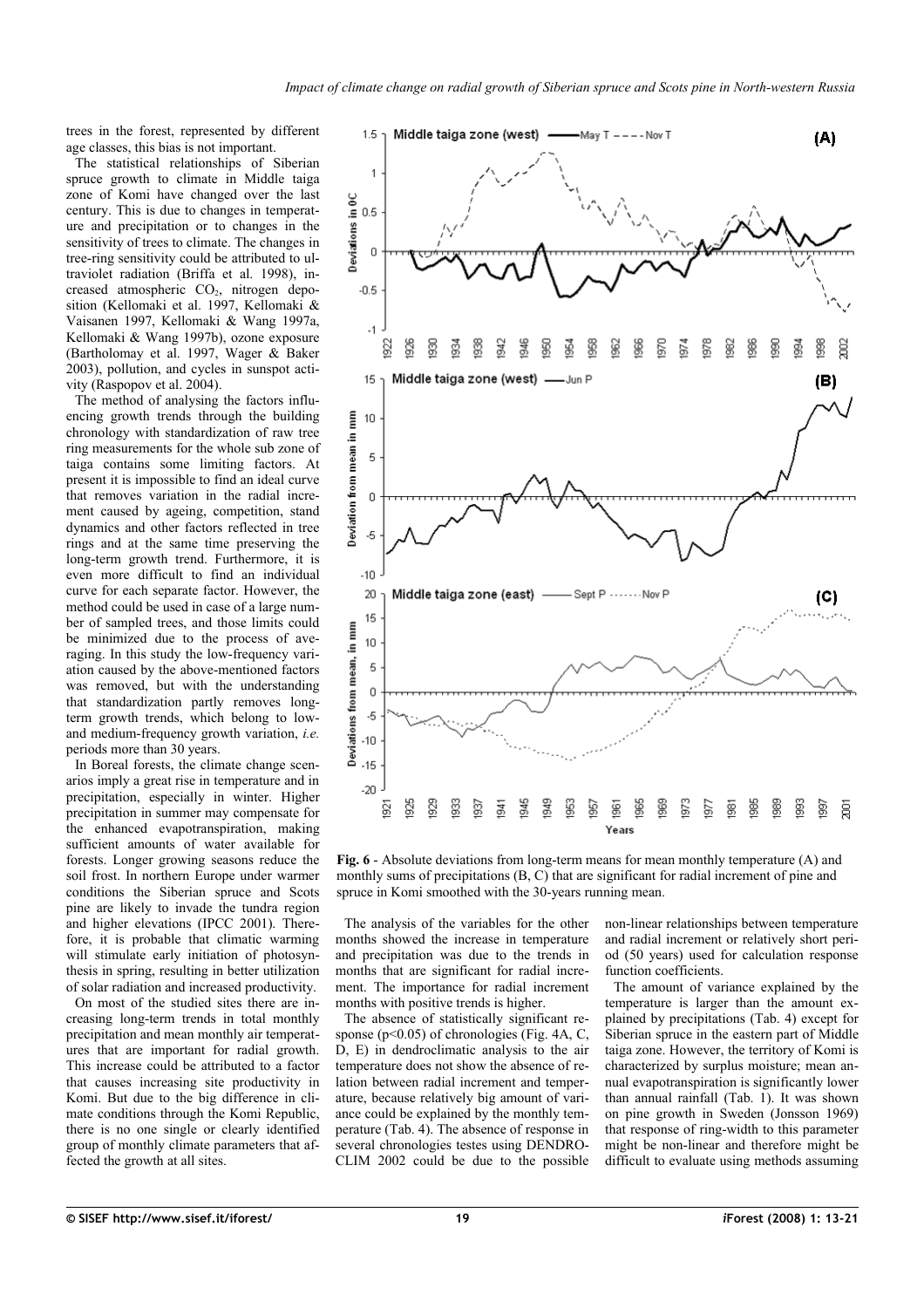a linear weather-growth relationship (as for example, response function analysis - Drobyshev et al. 2004). In boreal regions the potential impact of precipitation is related to temperature.

The difference in response of spruce growth in different sub-zones is explained by the difference in climatic parameters, climate change trends and differences in the ecological characteristics of different provenances. The changes in air temperatures in Komi Republic are not distributed equally over the territory. The response to the temperatures in the western part of Middle taiga zone could be attributed to the increasing length of the growing season due to increasing temperature in May and November. We are assuming that during the recent decades cambial activity already started at the first weeks of May, because the temperature in this period was often above  $+5^{\circ}$ C.

The response of high frequency variation in radial increment of pine to summer temperatures was reported for different sites in Northern Europe (Helama et al. 2002, Kalela-Brundin 1999, Kirchhefer 2001, Linderholm et al. 2003, Lindholm 1996, Lindholm & Eronen 2000, Miina 2000). This pattern was also found in our study (*i.e.* Scots pine in western part of Middle taiga zone), but without the strongest response to the July temperature. The possible explanations are the selection of sites in multistoried forests and the influence of continental climate. In the Komi Republic there is a continental climate [\(Tab.](#page-1-1) 1) with more extreme climate conditions than those in Finland, Sweden and Norway, which are greatly influenced by the Gulf Stream.

The general decrease in amount of variance explained by climate is in accord with the findings on reduced correlations between growth and temperature in subarctic Eurasia (Vaganov et al. 1999).

## **Conclusions**

A clear long-term trend in climate change was identified. At all meteorological stations the air temperature increased during the last 20 years, and total precipitation started to increase 40 years ago. This is reflected in the radial growth increment of Siberian spruce and Scots pine. Thus, climate change could partly explain the increased site productivity.

The total variance explained by temperature varies from 26% to 48% and precipitation from 26% to 44%. The climate factors influencing increased radial increment of Siberian spruce differ from those in Scots pine. The higher temperatures allow enhancement of evapotranspiration, which is why both temperature and precipitation affected radial increment positively. The temporal stability of dendroclimatic relationships has changed for radial growth of Siberian spruces in western and eastern parts

of Middle taiga zone. The statistically significant climatic parameters influencing radial increment of spruce and pine in Komi were identified. The increased radial increment of spruce and pine in Komi is attributed primarily to the increase in temperature. But the correlation of precipitation sums and air temperature with radial increment of Siberian spruce in Middle taiga zone changes over the time. Climate change is causing increasing site productivity, but its direct influence, identified by means of response function analysis, explains only part of the high frequency variations in radial increment. Taking into account the correlation with climate variables and their temporal stability, it is possible to simulate the future development of forest resources in Komi under the changing climate. For purposes of forest management, new climate-sensitive growth models should be developed.

# **Acknowledgements**

This study was supported by a CIMO fellowship grant TM-04-2734, NorFA grant "Network for Dendrochronological Research in Northern Europe", travelling grants from the Graduate School in Forest Sciences (University of Joensuu), the project *Intensification of forest management and improvement of wood harvesting in North West Russia* in the research programme *Russia in flux* funded by the Academy of Finland, Russian Foundation for Basic Research (project 06- 04-48792). Thanks to Dr. Hans-Peter Kahle for critical comments that helped to improve this manuscript. Mekrijarvi Research Station provided excellent facilities for measuring the discs and cores from Russia. Dr. Bruce Miche helped improve the language of the manuscript.

## **References**

- Akaike H (1974). A new look at the statistical model identification. IEEE Transactions on Automatic Control AC-19: 716-723.
- Bartholomay GA, Eckert RT, Smith KT (1997). Reductions in tree-ring widths of white pine following ozone exposure at Acadia National Park, Maine, USA. Canadian Journal of Forest Research - Revue Canadienne de Recherche Forestiere 27: 361-368.
- Box GEP, Jenkins GM (1976). Time series analysis: Forecasting and control (revised edition). San Francisco, Holden-Day.
- Briffa KR, Schweingruber FH, Jones PD, Osborn TJ, Shiyatov SG, Vaganov EA (1998). Reduced sensitivity of recent tree-growth to temperature at high northern latitudes. Nature 391: 678-682.
- Carrer M, Urbinati C (2004). Age-dependent treering growth responses to climate in *Larix decidua* and *Pinus cembra*. Ecology 85: 730-740.
- Cook ER (1985). A time series analysis approach to tree-ring standardization. University of Arizona, Tucson, pp. 171.

Cook ER, Kairiukstis LA (1990). Methods of

dendrochronology. Applications in the environmental sciences. International Institute of Applied System Analysis, Kluwer Academic Publishers, Dordrecht, The Netherlands.

- Da Motta RS (2004). Sustainable forest management and global climate change: Selected case studies from the Americas. Environment and Development Economics 9: 272-276.
- Drobyshev I, Niklasson M, Angelstam P (2004). Contrasting tree-ring data with fire record in a pine-dominated landscape in the Komi republic (Eastern European Russia): Recovering a common climate signal. Silva Fennica 38: 43-53.
- Galenko E (1983). Phytoclimate and ecological factors of increasing productivity of boreal forests in Russian European North. Nauka, Leningrad.
- Grissino-Mayer H, Holmes R, Fritts H (1997). International tree-ring data bank program library manual. Tucson, Arizona, Laboratory of Tree-Ring Research, University of Arizona.
- Helama S, Lindholm M, Timonen M, Merilainen J, Eronen M (2002). The supra-long Scots pine tree-ring record for Finnish Lapland: Part 2, inter-annual to centennial variability in summer temperatures for 7500 years. Holocene 12: 681- 687.
- Holmes R (1999). Dendrochronology program library. User's manual. Tucson, Arizona, USA, Laboratory of Tree-Ring Research, University of Arizona.
- IPCC (2001). Climate Change 2001: The Scientific Basis. Contribution of Working Group I to the Third Assessment Report of the Intergovernmental Panel on Climate Change (Houghton JT, Ding Y, Griggs DJ, Noguer M, van der Linden PJ, Dai X, Maskell K, Johnson CA eds). Cambridge University Press, Cambridge, United Kingdom and New York, NY, USA, pp. 881.
- Jonsson B (1969). Studier över den avvä derleken orsakade variationen i å rsringsbredderna hos tall och gran i Sverige. 16, 1-279. Rapporter och Uppsatser, Institution for skogsproduction, Skogsh ö gskolan.
- Kalela-Brundin M (1999). Climatic information from tree-rings of *Pinus sylvestris* L. and a reconstruction of summer temperatures back to AD 1500 in Femundsmarka, eastern Norway, using partial least squares regression (PLS) analysis. -<br>Holocene 9: 59-77.
- Kellomaki S, Vaisanen H (1997). Modelling the dynamics of the forest ecosystem for climate change studies in the boreal conditions. Ecological Modelling 97: 121-140.
- Kellomaki S, Vaisanen H, Kolstrom T (1997). Model computations on the effects of elevating temperature and atmospheric  $CO<sub>2</sub>$  on the regeneration of Scots pine at the timber line in Finland. Climatic Change 37: 683-708.
- Kellomaki S, Wang KY (1997a). Effects of elevated  $O_3$  and  $CO_2$  on chlorophyll fluorescence and gas exchange in Scots pine during the third growing season. Environmental Pollution 97: 17- 27.
- Kellomaki S, Wang KY (1997b). Photosynthetic responses of Scots pine to elevated CO<sub>2</sub> and ni-